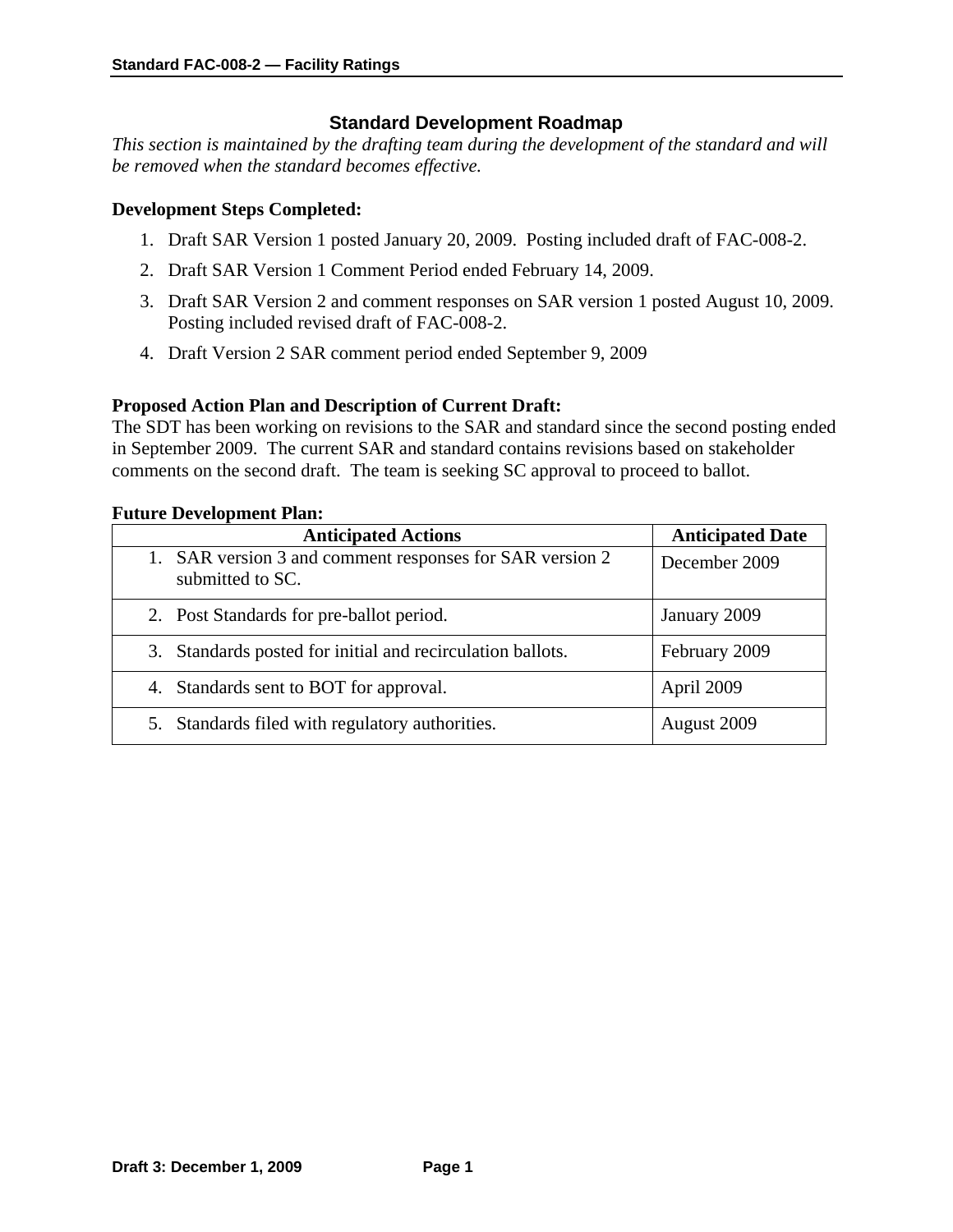## **A. Introduction**

- **1. Title: Facility Ratings**
- **2. Number:** FAC-008-2
- **3. Purpose:** To ensure that Facility Ratings used in the reliable planning and operation of the Bulk Electric System (BES) are determined based on technically sound principles. A Facility Rating is essential for the determination of System Operating Limits.

# **4. Applicability**

- **4.1.** Transmission Owner.
- **4.2.** Generator Owner.
- **5. Effective Date:** The first day of the first calendar quarter that is twelve months beyond the date approved by applicable regulatory authorities, or in those jurisdictions where regulatory approval is not required, the first day of the first calendar quarter twelve months following BOT adoption.

## **B. Requirements**

- **R1.** Each Generator Owner shall have documentation for determining the Facility Ratings of its solely and jointly owned generator Facility(ies) up to the low side terminals of the main step up transformer if the Generator Owner does not own the main step up transformer and the high side terminals of the main step up transformer if the Generator Owner owns the main step up transformer. *[Violation Risk Factor: Lower] [Time Horizon: Long-term Planning]* 
	- **1.1.** The documentation shall contain assumptions used to rate the generator and at least one of the following:
		- Design or construction information such as design criteria, ratings provided by equipment manufacturers, equipment drawings and/or specifications, engineering analyses, method(s) consistent with industry standards (e.g. ANSI and IEEE), or an established engineering practice that has been verified by testing or engineering analysis.
		- Operational information such as commissioning test results, performance testing or historical performance records, any of which may be supplemented by engineering analyses.
	- **1.2.** The documentation shall be consistent with the principle that the Facility Ratings do not exceed the most limiting applicable Equipment Rating of the individual equipment that comprises that Facility.
- **R2.** Each Generator Owner shall have a documented methodology for determining Facility Ratings (Facility Ratings methodology) of its solely and jointly owned equipment connected between the location specified in R1 and the point of interconnection with the Transmission Owner that contains all of the following. *[Violation Risk Factor: Lower] [Time Horizon: Long-term Planning]* 
	- **2.1.** The methodology used to establish the Ratings of the equipment that comprises the Facility(ies) shall be consistent with at least one of the following:
		- Ratings provided by equipment manufacturers or obtained from equipment manufacturer specifications such as nameplate rating.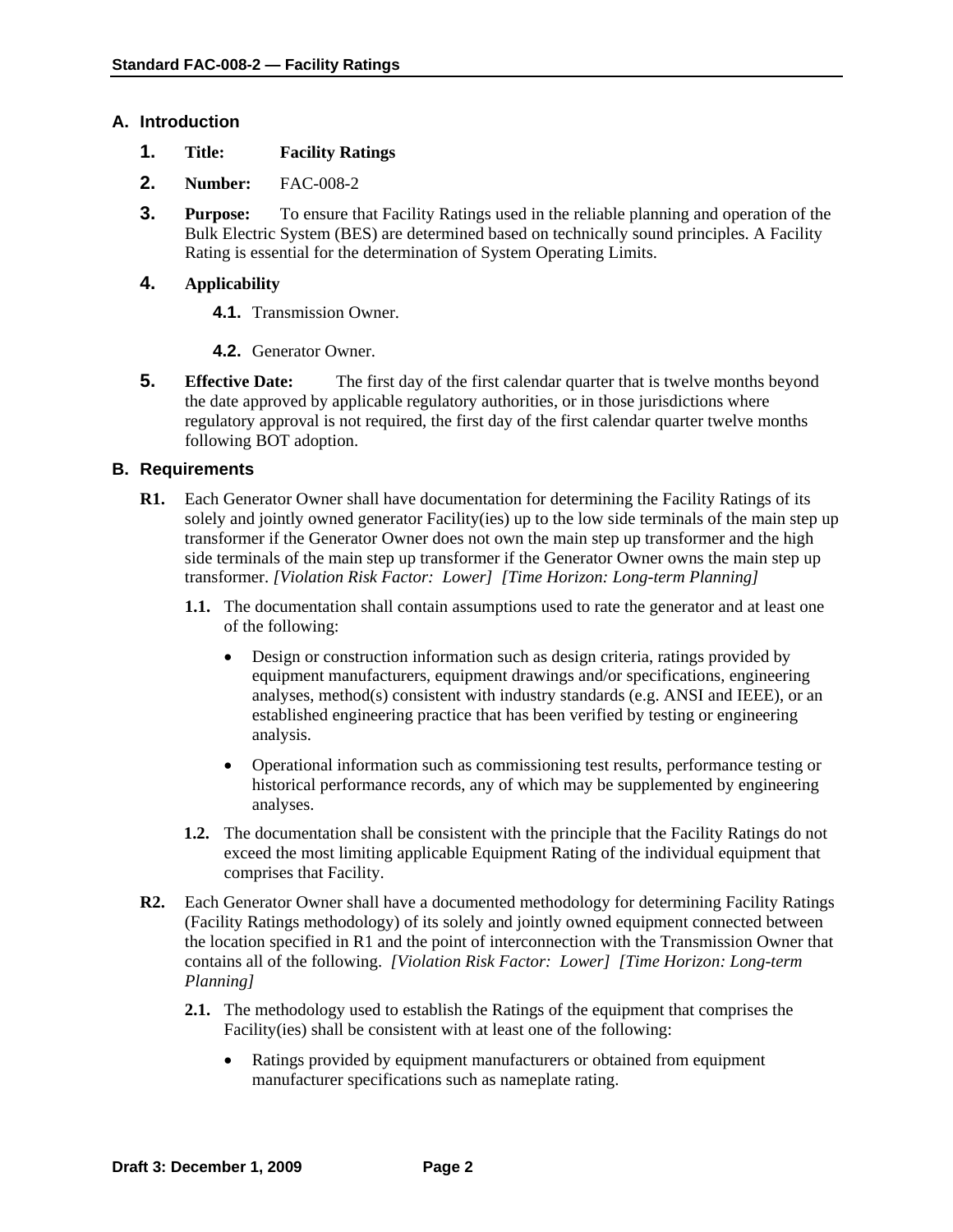- One or more industry standards developed through an open process such as Institute of Electrical and Electronic Engineers (IEEE) or International Council on Large Electric Systems (CIGRE).
- A practice that has been verified by testing, performance history or engineering analysis.
- **2.2.** The underlying assumptions, design criteria, and methods used to determine the Equipment Ratings identified in Requirement R2, Part 2.1 including identification of how each of the following were considered:
	- **2.2.1.** Equipment Rating standard(s) used in development of this methodology.
	- **2.2.2.** Ratings provided by equipment manufacturers or obtained from equipment manufacturer specifications.
	- **2.2.3.** Ambient conditions (for particular or average conditions or as they vary in realtime).
	- **2.2.4.** Operating limitations.<sup>1</sup>
- **2.3.** A statement that a Facility Rating shall respect the most limiting applicable Equipment Rating of the individual equipment that comprises that Facility.
- **2.4.** The process by which the Rating of equipment that comprises a Facility is determined.
	- **2.4.1.** The scope of equipment addressed shall include, but not be limited to, conductors, transformers, relay protective devices, terminal equipment, and series and shunt compensation devices.
	- **2.4.2.** The scope of Ratings addressed shall include, as a minimum, both Normal and Emergency Ratings.
- **R3.** Each Transmission Owner shall have a documented methodology for determining Facility Ratings (Facility Ratings methodology) of its solely and jointly owned Facilities (except for those generating unit Facilities addressed in R1 and R2) that contains all of the following: *[Violation Risk Factor: Medium] [ Time Horizon: Long-term Planning]* 
	- **3.1.** The methodology used to establish the Ratings of the equipment that comprises the Facility shall be consistent with at least one of the following:
		- Ratings provided by equipment manufacturers or obtained from equipment manufacturer specifications such as nameplate rating.
		- One or more industry standards developed through an open process such as Institute of Electrical and Electronics Engineers (IEEE) or International Council on Large Electric Systems (CIGRE).
		- A practice that has been verified by testing, performance history or engineering analysis.
	- **3.2.** The underlying assumptions, design criteria, and methods used to determine the Equipment Ratings identified in Requirement R3, Part 3.1 including identification of how each of the following were considered:
		- **3.2.1.** Equipment Rating standard(s) used in development of this methodology.

 $\overline{a}$ 

 $<sup>1</sup>$  Such as temporary de-ratings of impaired equipment in accordance with good utility practice.</sup>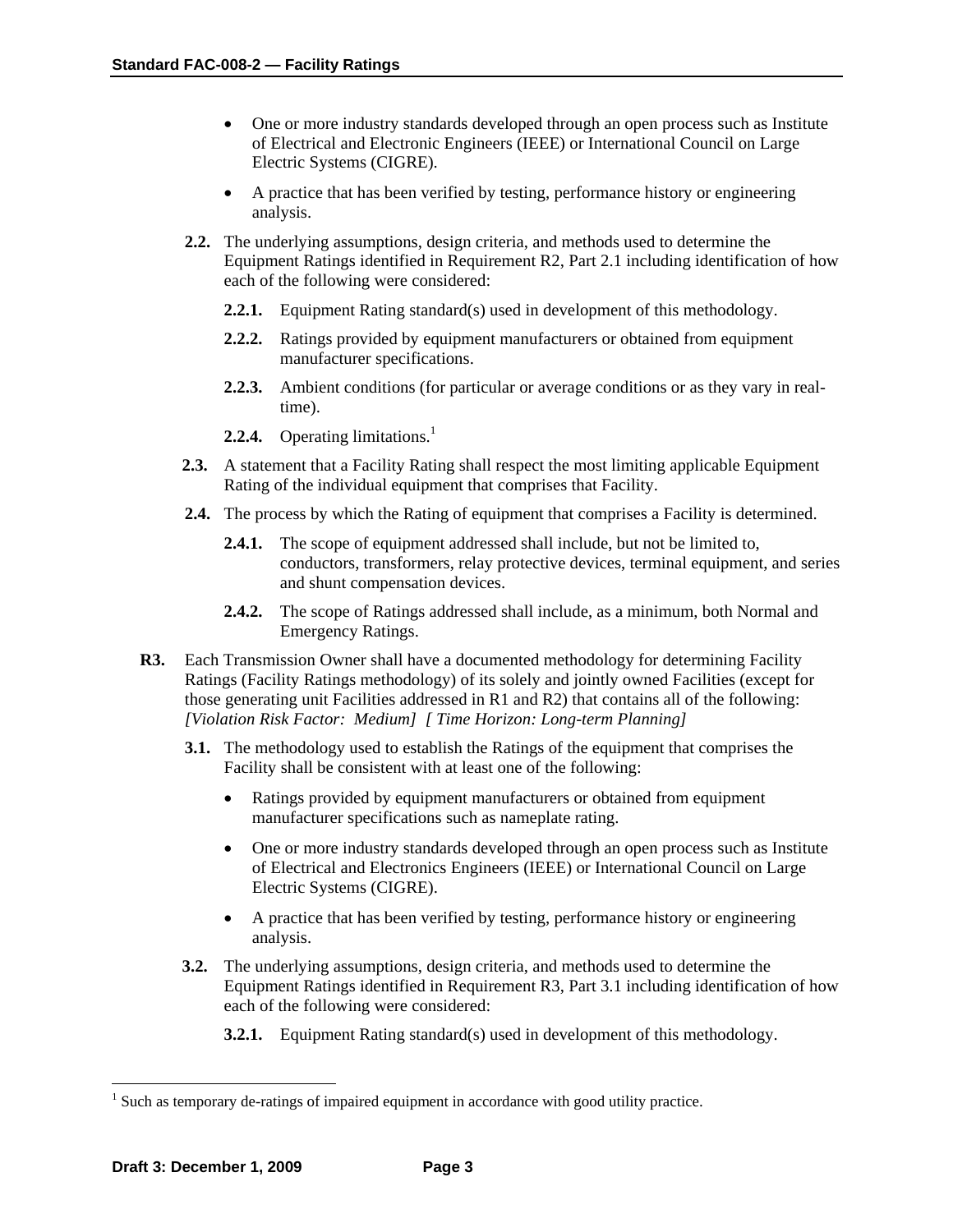- **3.2.2.** Ratings provided by equipment manufacturers or obtained from equipment manufacturer specifications.
- **3.2.3.** Ambient conditions (for particular or average conditions or as they vary in realtime).
- **3.2.4.** Operating limitations.<sup>2</sup>
- **3.3.** A statement that a Facility Rating shall respect the most limiting applicable Equipment Rating of the individual equipment that comprises that Facility.
- **3.4.** The process by which the Rating of equipment that comprises a Facility is determined.
	- **3.4.1.** The scope of equipment addressed shall include, but not be limited to, transmission conductors, transformers, relay protective devices, terminal equipment, and series and shunt compensation devices.
	- **3.4.2.** The scope of Ratings addressed shall include, as a minimum, both Normal and Emergency Ratings.
- **R4.** Each Transmission Owner shall make its Facility Ratings methodology and each Generator Owner shall each make its documentation for determining its Facility Ratings and its Facility Ratings methodology available for inspection and technical review by those Reliability Coordinators, Transmission Operators, Transmission Planners and Planning Coordinators that have responsibility for the area in which the associated Facilities are located, within 21 calendar days of receipt of a request. *[Violation Risk Factor: Lower] [Time Horizon: Operations Planning]*
- **R5.** If a Reliability Coordinator, Transmission Operator, Transmission Planner or Planning Coordinator provides documented comments on its technical review of a Transmission Owner's Facility Ratings methodology or Generator Owner's documentation for determining its Facility Ratings and its Facility Rating methodology, the Transmission Owner or Generator Owner shall provide a response to that commenting entity within 45 calendar days of receipt of those comments. The response shall indicate whether a change will be made to the Facility Ratings methodology and, if no change will be made to that Facility Ratings methodology, the reason why. *[Violation Risk Factor: Lower] [Time Horizon: Operations Planning]*
- **R6.** Each Transmission Owner and Generator Owner shall have Facility Ratings for its solely and jointly owned Facilities that are consistent with the associated Facility Ratings methodology or documentation for determining its Facility Ratings. *[Violation Risk Factor: Medium] [Time Horizon: Operations Planning]*
- **R7.** Each Transmission Owner and Generator Owner shall provide Facility Ratings for its solely and jointly owned Facilities that are existing Facilities, new Facilities, modifications to existing Facilities and re-ratings of existing Facilities to its associated Reliability Coordinator(s), Planning Coordinator(s), Transmission Planner(s), Transmission Owner(s) and Transmission Operator(s) as scheduled by such requesting entities. *[Violation Risk Factor: Medium] [Time Horizon: Operations Planning]*

## **C. Measures**

 $\overline{a}$ 

**M1.** Each Generator Owner shall have documentation that shows how its Facility Ratings were determined as identified in Requirement R1.

 $2^{2}$  Such as temporary de-ratings of impaired equipment in accordance with good utility practice.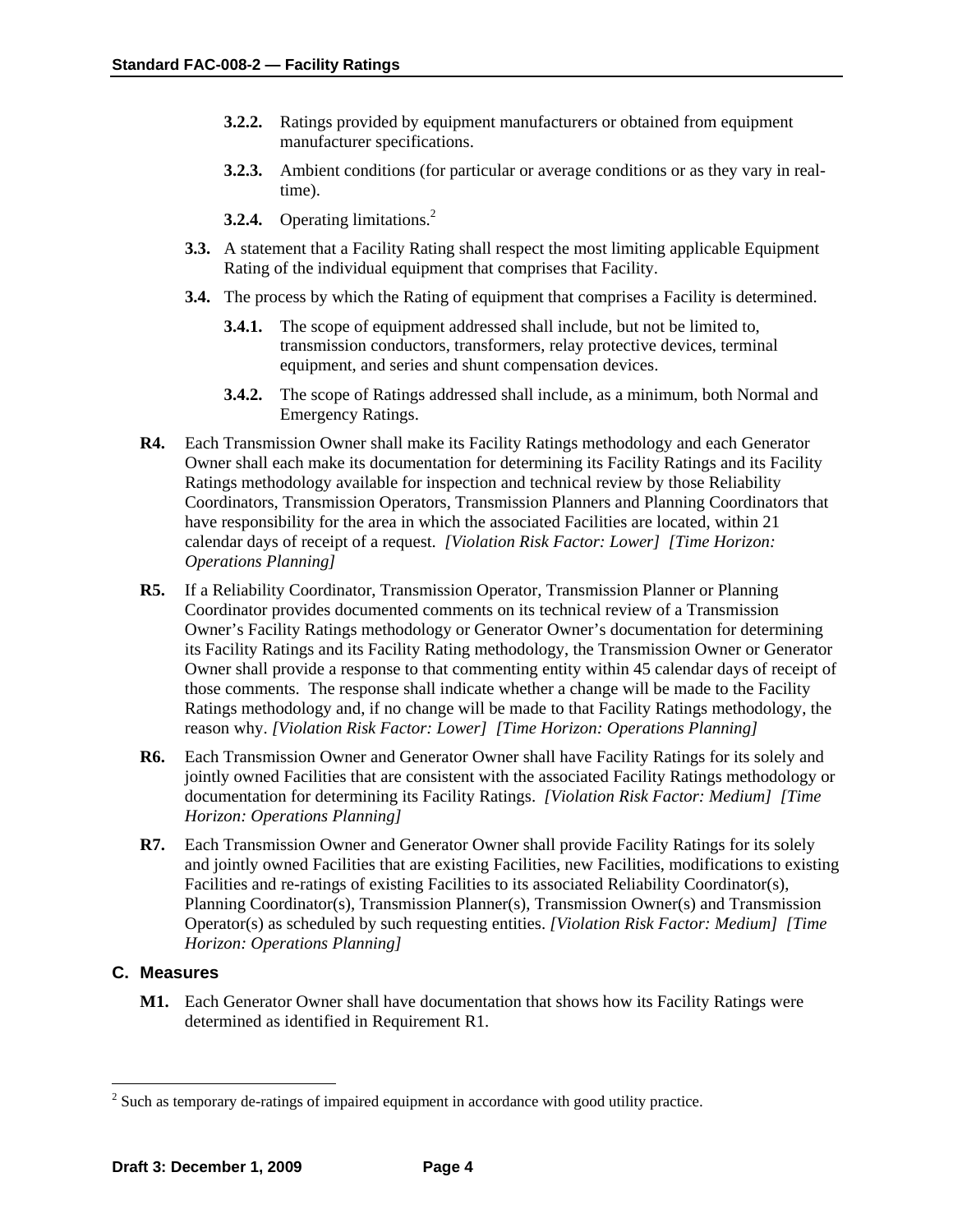- **M2.** Each Generator Owner shall have a documented Facility Ratings methodology that includes all of the items identified in Requirement R2, Parts 2.1 through 2.4.
- **M3.** Each Transmission Owner shall have a documented Facility Ratings methodology that includes all of the items identified in Requirement R3, Parts 3.1 through 3.4.
- **M4.** Each Transmission Owner shall have evidence, such as a copy of a dated electronic note, or other comparable evidence to show that it made its Facility Ratings methodology available for inspection within 21 calendar days of a request in accordance with Requirement 4. The Generator Owner shall have evidence, such as a copy of a dated electronic note, or other comparable evidence to show that it made its documentation for determining its Facility Ratings or its Facility Ratings methodology available for inspection within 21 calendar days of a request in accordance with Requirement R4.
- **M5.** If the Reliability Coordinator, Transmission Operator, Transmission Planner or Planning Coordinator provides documented comments on its technical review of a Transmission Owner's or Generator Owner's Facility Ratings methodology or a Generator Owner's documentation for determining its Facility Ratings,, the Transmission Owner or Generator Owner shall have evidence, (such as a copy of a dated electronic or hard copy note, or other comparable evidence from the Transmission Owner or Generator Owner addressed to the commenter that includes the response to the comment,) that it provided a response to that commenting entity in accordance with Requirement R5.
- **M6.** Each Transmission Owner and Generator Owner shall have evidence to show that its Facility Ratings are consistent with the documentation for determining its Facility Ratings as specified in Requirement R1 or consistent with its Facility Ratings methodology as specified in Requirements R2 and R3 (Requirement R6).
- **M7.** Each Transmission Owner and Generator Owner shall have evidence, such as a copy of a dated electronic note, or other comparable evidence to show that it provided its Facility Ratings to its associated Reliability Coordinator(s), Planning Coordinator(s), Transmission Planner(s), Transmission Owner(s) and Transmission Operator(s) in accordance with Requirement R7.

#### **D. Compliance**

**1.** Compliance Monitoring Process

### **1.1. Compliance Enforcement Authority**

Regional Entity

**1.2. Compliance Monitoring Period and Reset Timeframe**

Not Applicable

- **1.3. Compliance Monitoring and Enforcement Processes:** 
	- Self-Certifications
	- Spot Checking
	- Compliance Audits
	- Self-Reporting
	- Compliance Violation Investigations
	- Complaints
- **1.4. Data Retention**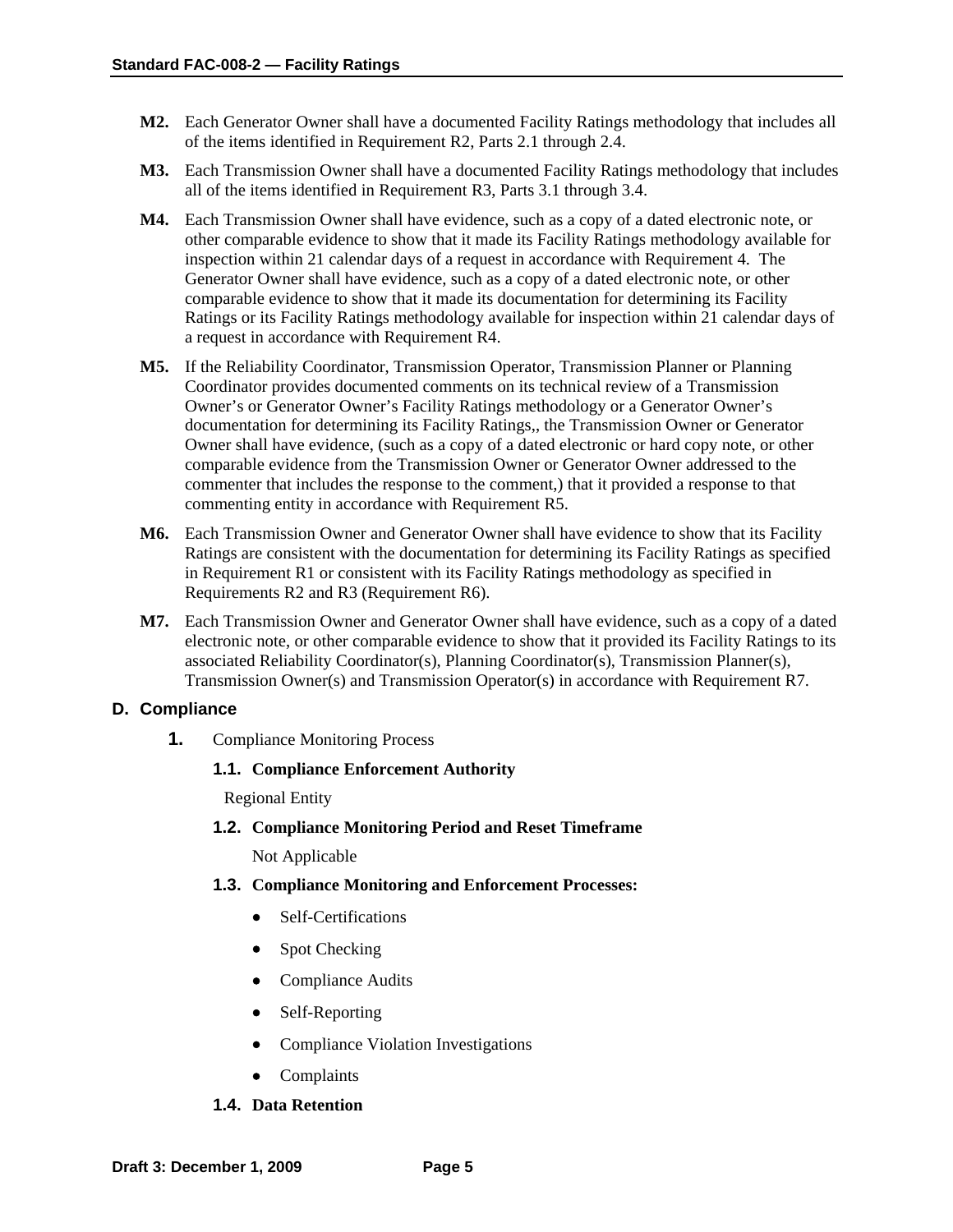The Generator Owner shall keep its current documentation (for R1) and any modifications to the documentation that were in force since last compliance audit period for Measure M1 and Measure M6.

The Generator Owner shall keep its current, in force Facility Ratings methodology (for R2) and any modifications to the methodology that were in force since last compliance audit period for Measure M2 and Measure M6. The Transmission Owner shall keep its current, in force Facility Ratings methodology (for R3) and any modifications to the methodology that were in force since the last compliance audit for Measure M3 and Measure M6.

The Transmission Owner and Generator Owner shall keep its current, in force Facility Ratings and any changes to those ratings for three calendar years for Measure M6.

The Generator Owner and Transmission Owner shall each keep evidence for Measure M4, Measure M5, and Measure M7 for three calendar years.

If a Generator Owner or Transmission Owner is found non-compliant, it shall keep information related to the non-compliance until found compliant.

The Compliance Enforcement Authority shall keep the last audit and all subsequent compliance records.

#### **1.5. Additional Compliance Information**

None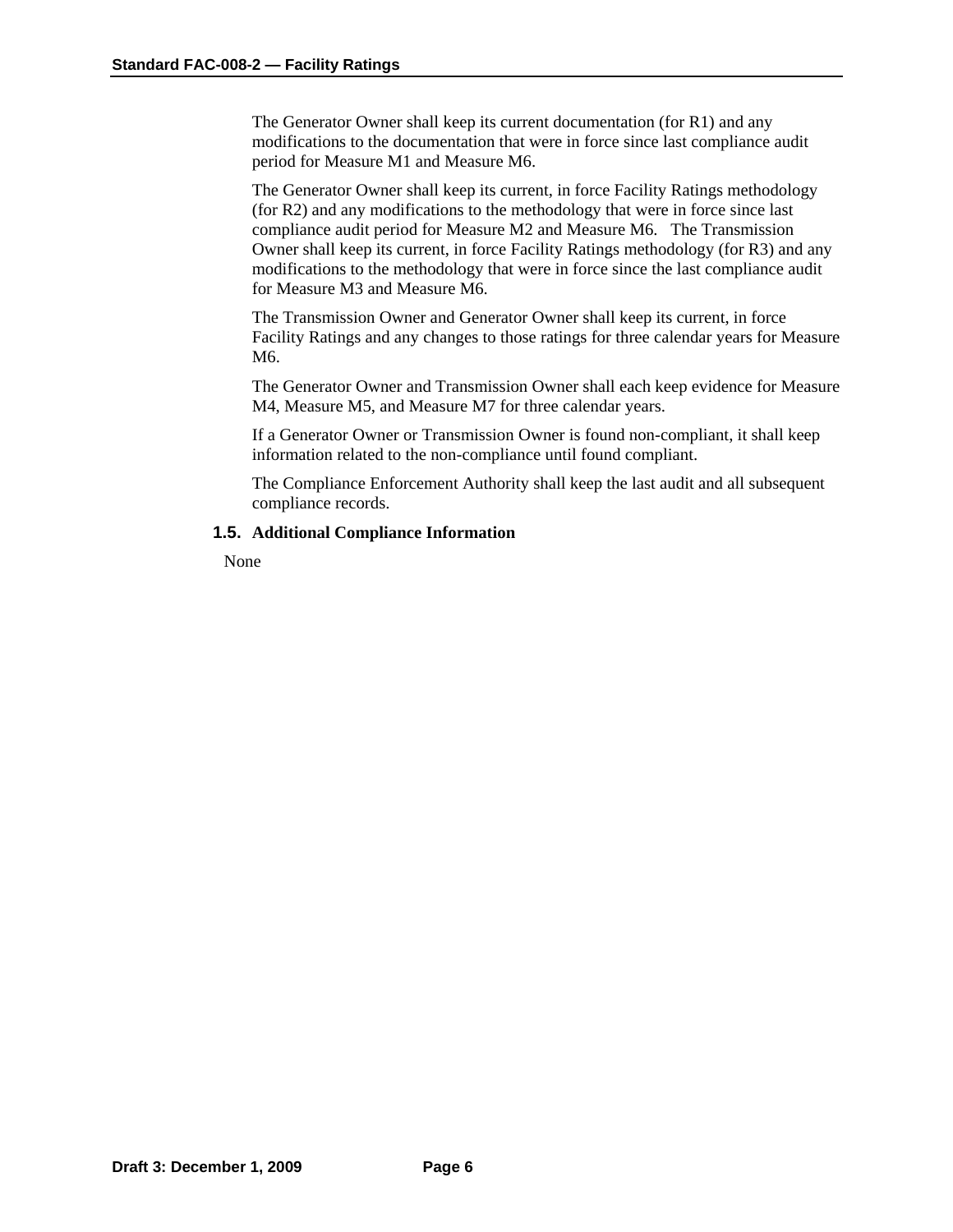| R#             | <b>Lower VSL</b>                                                                                                                                                                                                                       | <b>Moderate VSL</b>                                                                                                                                                                                                                   | <b>High VSL</b>                                                                                                                                                                                                                                                                                                                                                                      | <b>Severe VSL</b>                                                                                                                                                                                                                                                                                                                                                                                                                                    |
|----------------|----------------------------------------------------------------------------------------------------------------------------------------------------------------------------------------------------------------------------------------|---------------------------------------------------------------------------------------------------------------------------------------------------------------------------------------------------------------------------------------|--------------------------------------------------------------------------------------------------------------------------------------------------------------------------------------------------------------------------------------------------------------------------------------------------------------------------------------------------------------------------------------|------------------------------------------------------------------------------------------------------------------------------------------------------------------------------------------------------------------------------------------------------------------------------------------------------------------------------------------------------------------------------------------------------------------------------------------------------|
| R1             | N/A                                                                                                                                                                                                                                    | The Generator Owner's Facility<br>$\bullet$<br>Rating documentation did not<br>address Requirement R1, Part<br>1.1.                                                                                                                   | The Generator Owner's Facility<br>Rating documentation did not<br>address Requirement R1, Part 1.2.                                                                                                                                                                                                                                                                                  | The Generator Owner failed to<br>provide documentation for<br>determining its Facility Ratings.                                                                                                                                                                                                                                                                                                                                                      |
| R2             | The Generator Owner failed to<br>include in its Facility Rating<br>methodology one of the following<br>Parts of Requirement R2:<br>$\bullet$ 2.1.<br>2.2.1<br>$\bullet$<br>$\bullet$ 2.2.2<br>2.2.3<br>$\bullet$<br>2.2.4<br>$\bullet$ | The Generator Owner failed to<br>include in its Facility Rating<br>methodology two of the following<br>Parts of Requirement R2:<br>2.1<br>$\bullet$<br>2.2.1<br>$\bullet$<br>$\bullet$ 2.2.2<br>2.2.3<br>$\bullet$<br>$\bullet$ 2.2.4 | The Generator Owner's Facility<br>Rating methodology did not address<br>all the components of Requirement<br>R2, Part 2.4.<br><b>OR</b><br>The Generator Owner failed to<br>include in its Facility Rating<br>Methodology, three of the following<br>Parts of Requirement R2:<br>2.1.<br>$\bullet$<br>2.2.1<br>$\bullet$<br>2.2.2<br>$\bullet$<br>$\bullet$ 2.2.3<br>$\bullet$ 2.2.4 | The Generator Owner's Facility<br>Rating methodology failed to<br>recognize a facility's rating based on<br>the most limiting component rating<br>as required in Requirement R2, Part<br>2.3<br><b>OR</b><br>The Generator Owner failed to<br>include in its Facility Rating<br>Methodology four or more of the<br>following Parts of Requirement R2:<br>2.1<br>$\bullet$<br>2.2.1<br>2.2.2<br>$\bullet$<br>2.2.3<br>$\bullet$<br>2.2.4<br>$\bullet$ |
| R <sub>3</sub> | The Transmission Owner failed to<br>include in its Facility Rating<br>methodology one of the following<br>Parts of Requirement R3:<br>3.1<br>$\bullet$<br>3.2.1<br>$\bullet$<br>3.2.2<br>$\bullet$                                     | The Transmission Owner failed to<br>include in its Facility Rating<br>methodology two of the following<br>Parts of Requirement R3:<br>3.1<br>$\bullet$<br>3.2.1<br>$\bullet$<br>3.2.2<br>$\bullet$                                    | The Transmission Owner's Facility<br>Rating methodology did not address<br>either of the following Parts of<br>Requirement R3:<br>3.4.1<br>$\bullet$<br>3.4.2<br>$\bullet$<br><b>OR</b>                                                                                                                                                                                              | The Transmission Owner's Facility<br>Rating methodology failed to<br>recognize a Facility's rating based<br>on the most limiting component<br>rating as required in Requirement<br>R3, Part 3.3<br><b>OR</b>                                                                                                                                                                                                                                         |
|                |                                                                                                                                                                                                                                        |                                                                                                                                                                                                                                       |                                                                                                                                                                                                                                                                                                                                                                                      | The Transmission Owner failed to                                                                                                                                                                                                                                                                                                                                                                                                                     |

# **Violation Severity Levels**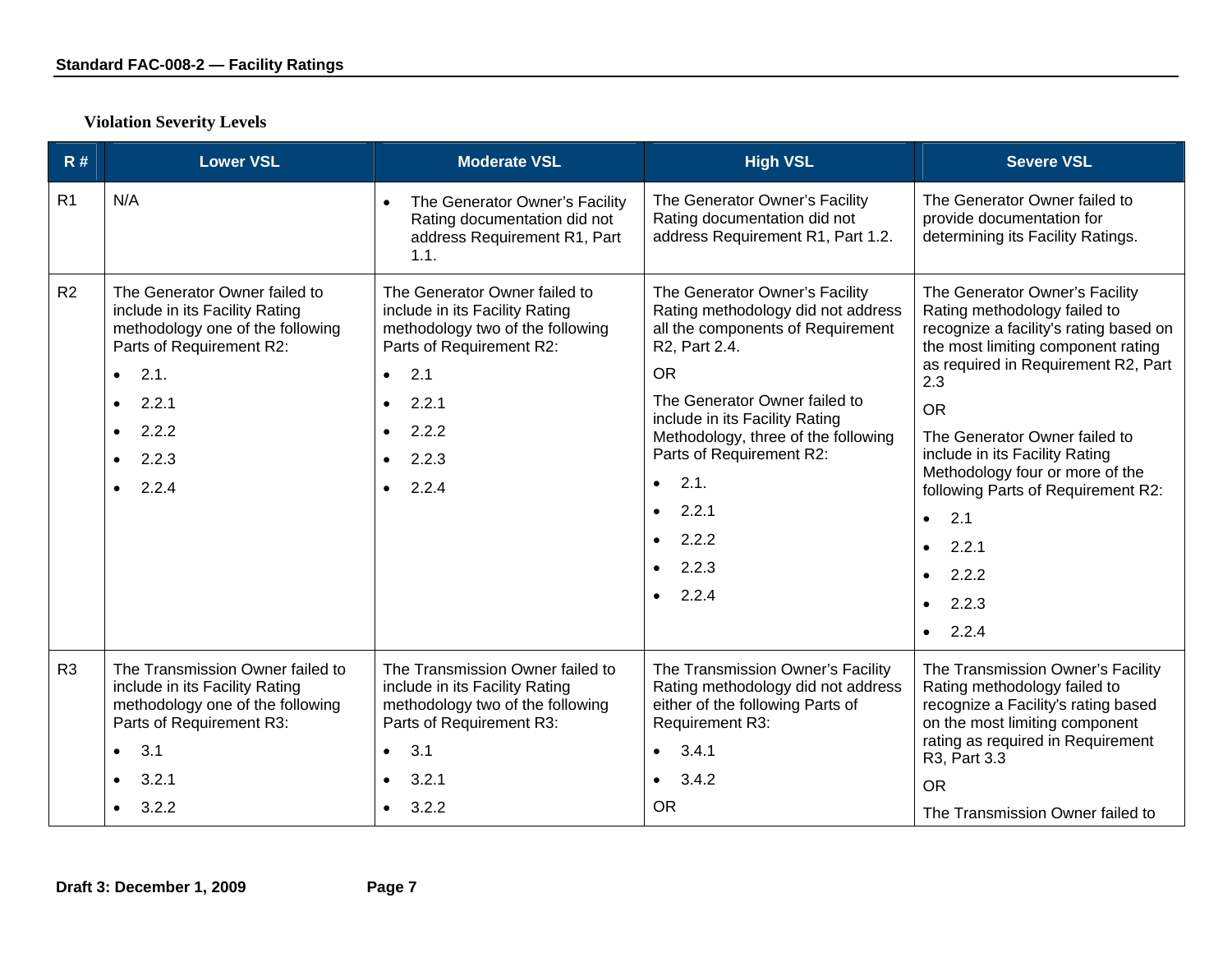| R#             | <b>Lower VSL</b>                                                                                                                                                                                                             | <b>Moderate VSL</b>                                                                                                                                                                                                                                                                                                                                                                                                                          | <b>High VSL</b>                                                                                                                                                                                                                                                                                                                                                                                  | <b>Severe VSL</b>                                                                                                                                                                                     |
|----------------|------------------------------------------------------------------------------------------------------------------------------------------------------------------------------------------------------------------------------|----------------------------------------------------------------------------------------------------------------------------------------------------------------------------------------------------------------------------------------------------------------------------------------------------------------------------------------------------------------------------------------------------------------------------------------------|--------------------------------------------------------------------------------------------------------------------------------------------------------------------------------------------------------------------------------------------------------------------------------------------------------------------------------------------------------------------------------------------------|-------------------------------------------------------------------------------------------------------------------------------------------------------------------------------------------------------|
|                | 3.2.3<br>$\bullet$<br>3.2.4                                                                                                                                                                                                  | 3.2.3<br>$\bullet$<br>3.2.4<br>$\bullet$                                                                                                                                                                                                                                                                                                                                                                                                     | The Transmission Owner failed to<br>include in its Facility Rating<br>methodology three of the following<br>Parts of Requirement R3:<br>3.1<br>$\bullet$<br>3.2.1<br>3.2.2<br>$\bullet$<br>3.2.3<br>$-3.2.4$                                                                                                                                                                                     | include in its Facility Rating<br>methodology four or more of the<br>following Parts of Requirement R3:<br>• 3.1<br>3.2.1<br>$\bullet$<br>3.2.2<br>$\bullet$<br>3.2.3<br>$\bullet$<br>$\bullet$ 3.2.4 |
| R4             | The responsible entity made its<br>Facility Ratings methodology or<br><b>Facility Ratings documentation</b><br>available within more than 21<br>calendar days but less than or equal<br>to 31 calendar days after a request. | The responsible entity made its<br>Facility Ratings methodology or<br><b>Facility Ratings documentation</b><br>available within more than 31<br>calendar days but less than or equal<br>to 41 calendar days after a request.                                                                                                                                                                                                                 | The responsible entity made its<br>Facility Rating methodology or<br><b>Facility Ratings documentation</b><br>available within more than 41<br>calendar days but less than or equal<br>to 51 calendar days after a request.                                                                                                                                                                      | The responsible entity failed to<br>make its Facility Ratings<br>methodology or Facility Ratings<br>documentation available in more<br>than 51 calendar days after a<br>request. (R3)                 |
| R <sub>5</sub> | The responsible entity provided a<br>response in more than 45 calendar<br>days but less than or equal to 60<br>calendar days after a request. (R5)                                                                           | The responsible entity provided a<br>response in more than 60 calendar<br>days but less than or equal to 70<br>calendar days after a request.<br><b>OR</b><br>The responsible entity provided a<br>response within 45 calendar days,<br>and the response indicated that a<br>change will not be made to the<br>Facility Ratings methodology or<br>Facility Ratings documentation but<br>did not indicate why no change will<br>be made. (R5) | The responsible entity provided a<br>response in more than 70 calendar<br>days but less than ore equal to 80<br>calendar days after a request.<br><b>OR</b><br>The responsible entity provided a<br>response within 45 calendar days,<br>but the response did not indicate<br>whether a change will be made to<br>the Facility Ratings methodology or<br>Facility Ratings documentation.<br>(R5) | The responsible entity failed to<br>provide a response as required in<br>more than 80 calendar days after<br>the comments were received. (R5)                                                         |